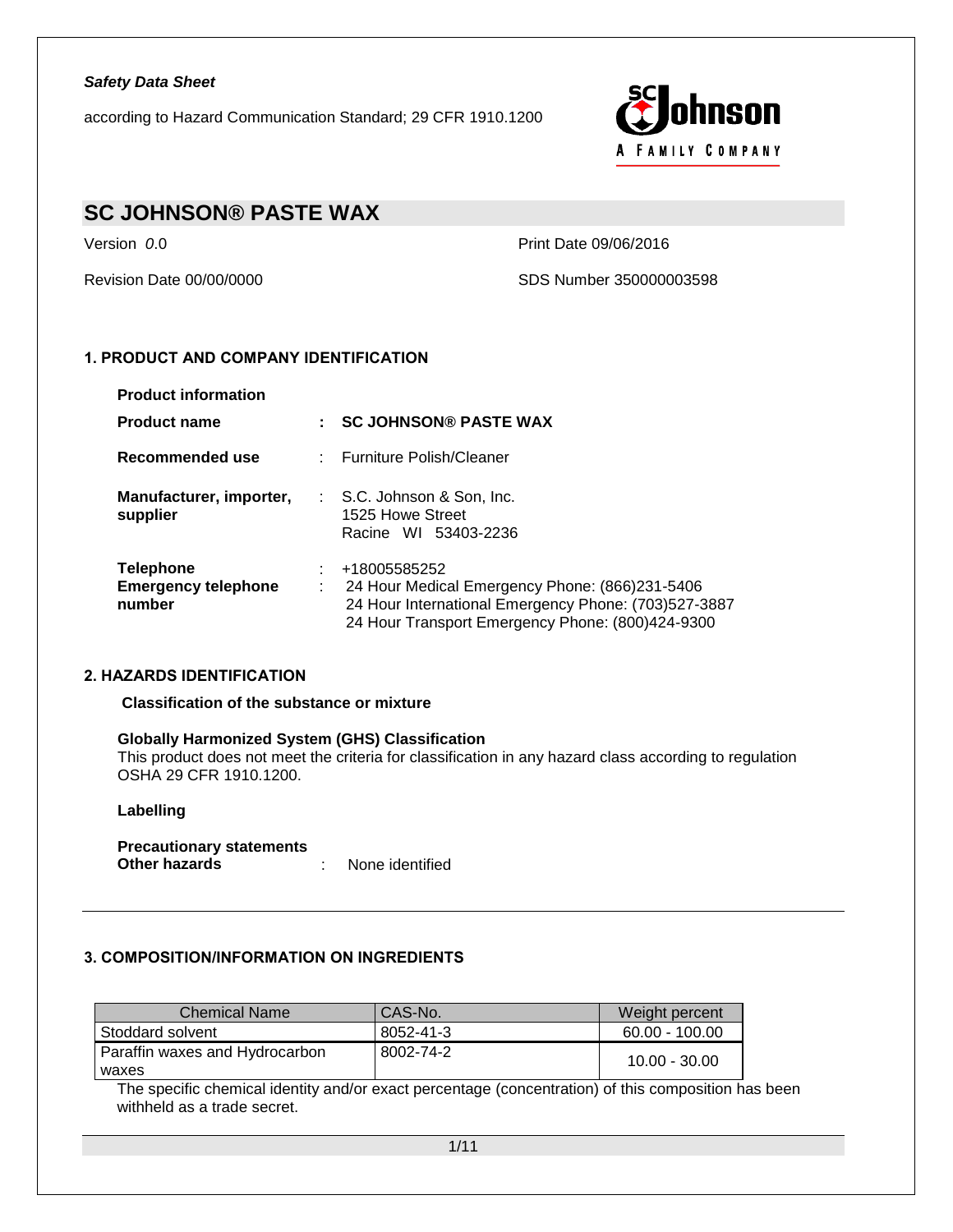

# **SC JOHNSON® PASTE WAX**

Version *0*.0 Print Date 09/06/2016

Revision Date 00/00/0000 SDS Number 350000003598

For additional information on product ingredients, see www.whatsinsidescjohnson.com.

| <b>4. FIRST AID MEASURES</b>                                       |                                                                                                                                                                                                        |
|--------------------------------------------------------------------|--------------------------------------------------------------------------------------------------------------------------------------------------------------------------------------------------------|
| Eye contact                                                        | No special requirements                                                                                                                                                                                |
| <b>Skin contact</b>                                                | No special requirements                                                                                                                                                                                |
| <b>Inhalation</b>                                                  | No special requirements.                                                                                                                                                                               |
| Ingestion                                                          | No special requirements                                                                                                                                                                                |
|                                                                    |                                                                                                                                                                                                        |
| <b>5. FIREFIGHTING MEASURES</b>                                    |                                                                                                                                                                                                        |
| Suitable extinguishing<br>media                                    | Use water spray, alcohol-resistant foam, dry chemical or<br>carbon dioxide.                                                                                                                            |
| <b>Further information</b>                                         | Fight fire with normal precautions from a reasonable distance.<br>Standard procedure for chemical fires. Wear full protective<br>clothing and positive pressure self-contained breathing<br>apparatus. |
| <b>6. ACCIDENTAL RELEASE MEASURES</b>                              |                                                                                                                                                                                                        |
| <b>Personal precautions</b>                                        | Obtain special instructions before use.<br>Wear personal protective equipment.<br>Wash thoroughly after handling.                                                                                      |
| <b>Environmental</b><br>precautions                                | Outside of normal use, avoid release to the environment.                                                                                                                                               |
| <b>Methods and materials</b><br>for containment and<br>cleaning up | Sweep up and shovel into suitable containers for disposal.<br>Clean residue from spill site.                                                                                                           |
| <b>7. HANDLING AND STORAGE</b>                                     |                                                                                                                                                                                                        |
| <b>Handling</b>                                                    |                                                                                                                                                                                                        |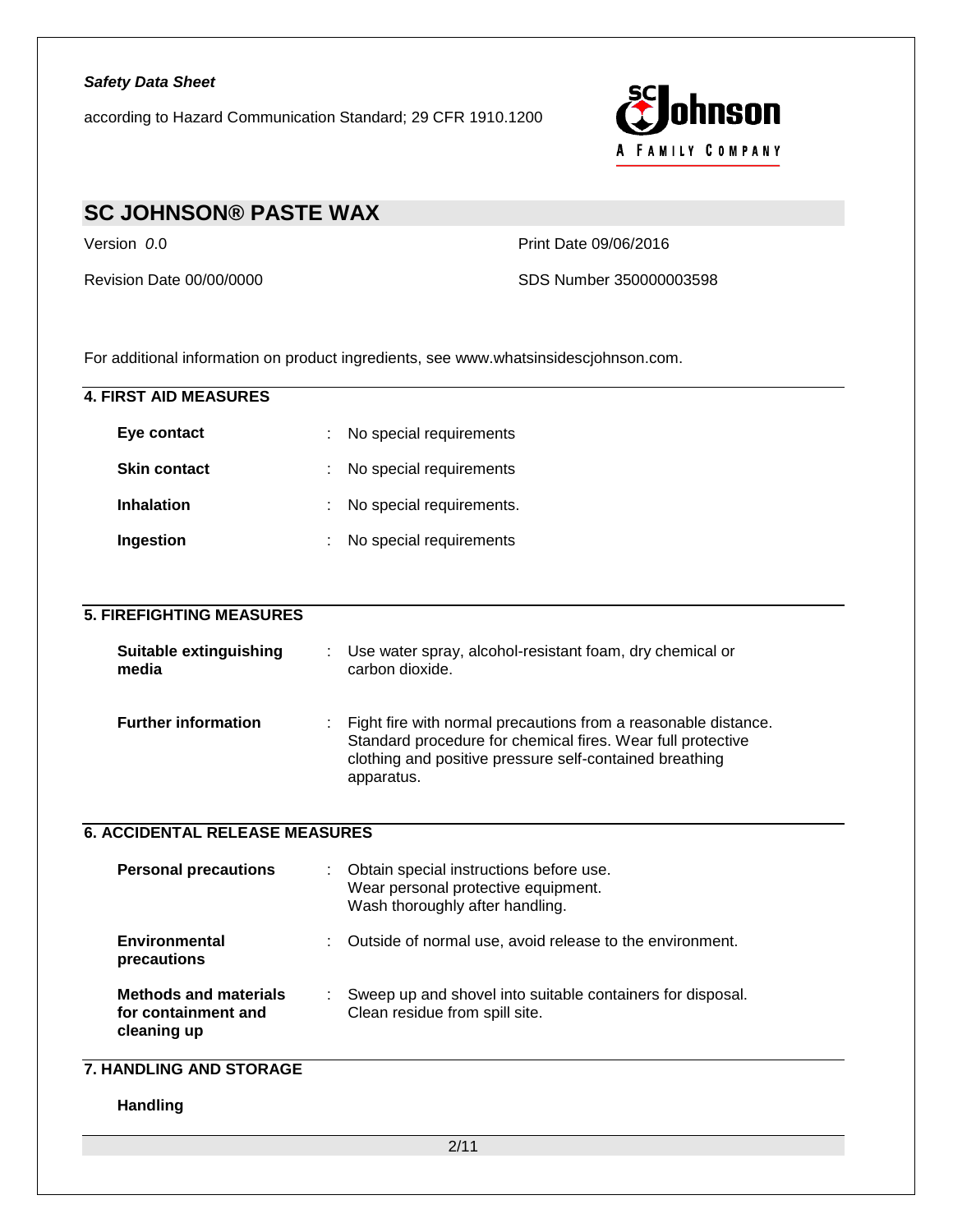according to Hazard Communication Standard; 29 CFR 1910.1200



| <b>SC JOHNSON® PASTE WAX</b>                              |                                                                                                                                                                                                                                                                                                                                       |
|-----------------------------------------------------------|---------------------------------------------------------------------------------------------------------------------------------------------------------------------------------------------------------------------------------------------------------------------------------------------------------------------------------------|
| Version 0.0                                               | Print Date 09/06/2016                                                                                                                                                                                                                                                                                                                 |
| Revision Date 00/00/0000                                  | SDS Number 350000003598                                                                                                                                                                                                                                                                                                               |
| <b>Precautions for safe</b><br>handling                   | : Avoid contact with skin, eyes and clothing.<br>For personal protection see section 8.<br>Use only as directed.<br>KEEP OUT OF REACH OF CHILDREN AND PETS.<br>Do not handle until all safety precautions have been read and<br>understood.<br>Do not eat, drink or smoke when using this product.<br>Wash thoroughly after handling. |
| <b>Advice on protection</b><br>against fire and explosion | : Normal measures for preventive fire protection.                                                                                                                                                                                                                                                                                     |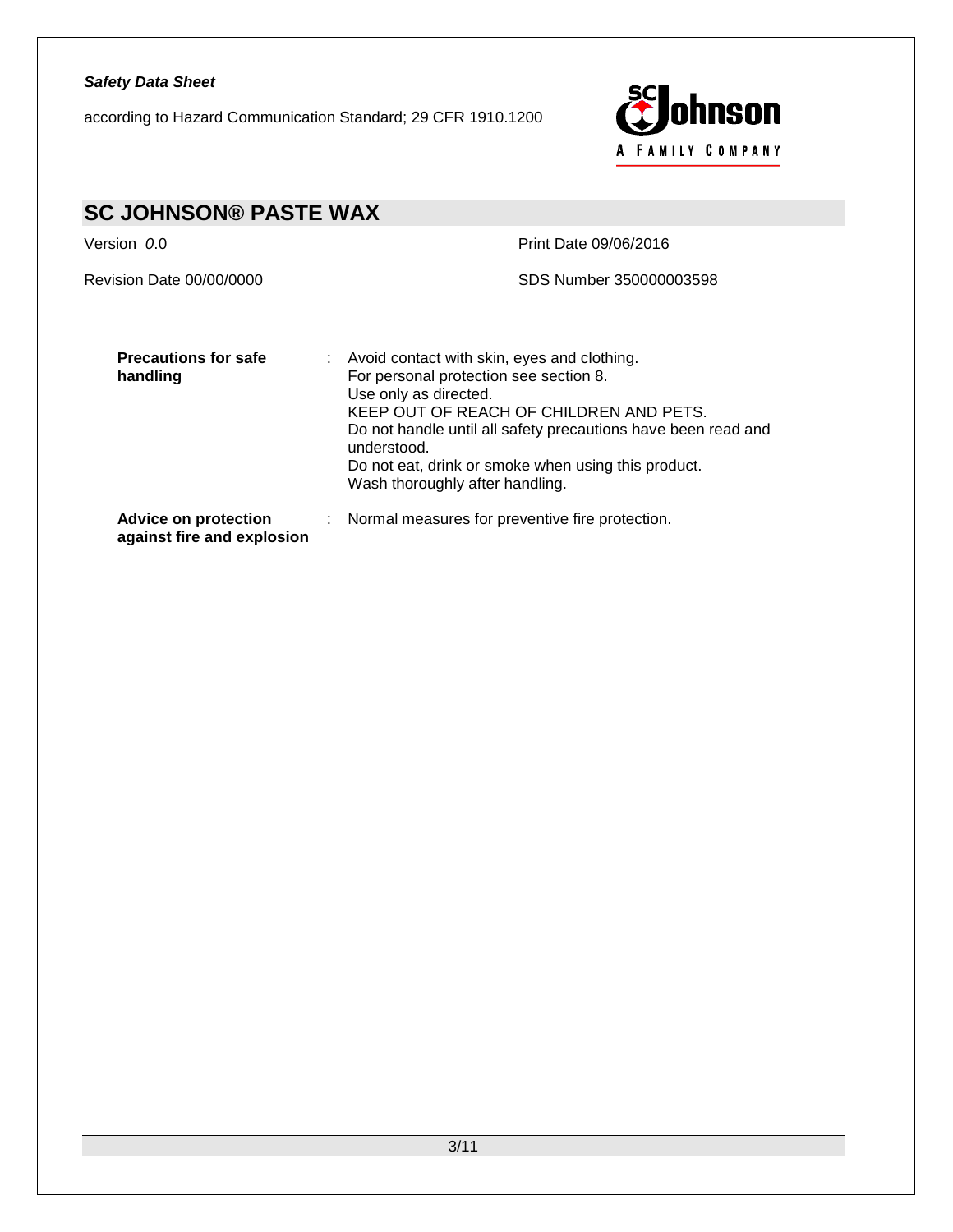according to Hazard Communication Standard; 29 CFR 1910.1200



# **SC JOHNSON® PASTE WAX**

Version *0*.0 Print Date 09/06/2016

Revision Date 00/00/0000 SDS Number 350000003598

## **8. EXPOSURE CONTROLS/PERSONAL PROTECTION**

## **Occupational Exposure Limits**

| Components                              | CAS-No.        | mg/m3        | ppm     | Non-<br>standard<br>units | <b>Basis</b>               |
|-----------------------------------------|----------------|--------------|---------|---------------------------|----------------------------|
| Stoddard solvent                        | 8052-41-3      | 2,900 mg/m3  | 500 ppm |                           | <b>OSHA TWA</b>            |
| Stoddard solvent                        | 8052-41-3      |              | 100 ppm | ۰                         | <b>ACGIH</b><br><b>TWA</b> |
| Paraffin waxes and<br>Hydrocarbon waxes | 8002-74-2      | $2$ mg/m $3$ |         |                           | <b>ACGIH</b><br><b>TWA</b> |
| <b>Ethyl Benzene</b>                    | $100 - 41 - 4$ |              | 20 ppm  |                           | <b>ACGIH</b><br><b>TWA</b> |
| <b>Ethyl Benzene</b>                    | $100 - 41 - 4$ | 435 mg/m3    | 100 ppm |                           | <b>OSHA TWA</b>            |
| <b>NAPHTHALENE</b>                      | $91 - 20 - 3$  | 50 mg/m3     | 10 ppm  |                           | <b>OSHA TWA</b>            |
| <b>NAPHTHALENE</b>                      | $91 - 20 - 3$  |              | 10 ppm  |                           | <b>ACGIH</b><br><b>TWA</b> |
| <b>CUMENE</b>                           | 98-82-8        | 245 mg/m3    | 50 ppm  |                           | <b>OSHA TWA</b>            |
| <b>CUMENE</b>                           | 98-82-8        |              | 50 ppm  |                           | <b>ACGIH</b><br><b>TWA</b> |

### **Personal protective equipment**

| <b>Respiratory protection</b> |     | No special requirements.                                     |
|-------------------------------|-----|--------------------------------------------------------------|
| <b>Hand protection</b>        |     | No special requirements.                                     |
| Eye protection                |     | No special requirements.                                     |
| Skin and body protection      |     | No special requirements.                                     |
| <b>Hygiene measures</b>       | t i | Handle in accordance with good industrial hygiene and safety |
|                               |     |                                                              |

4/11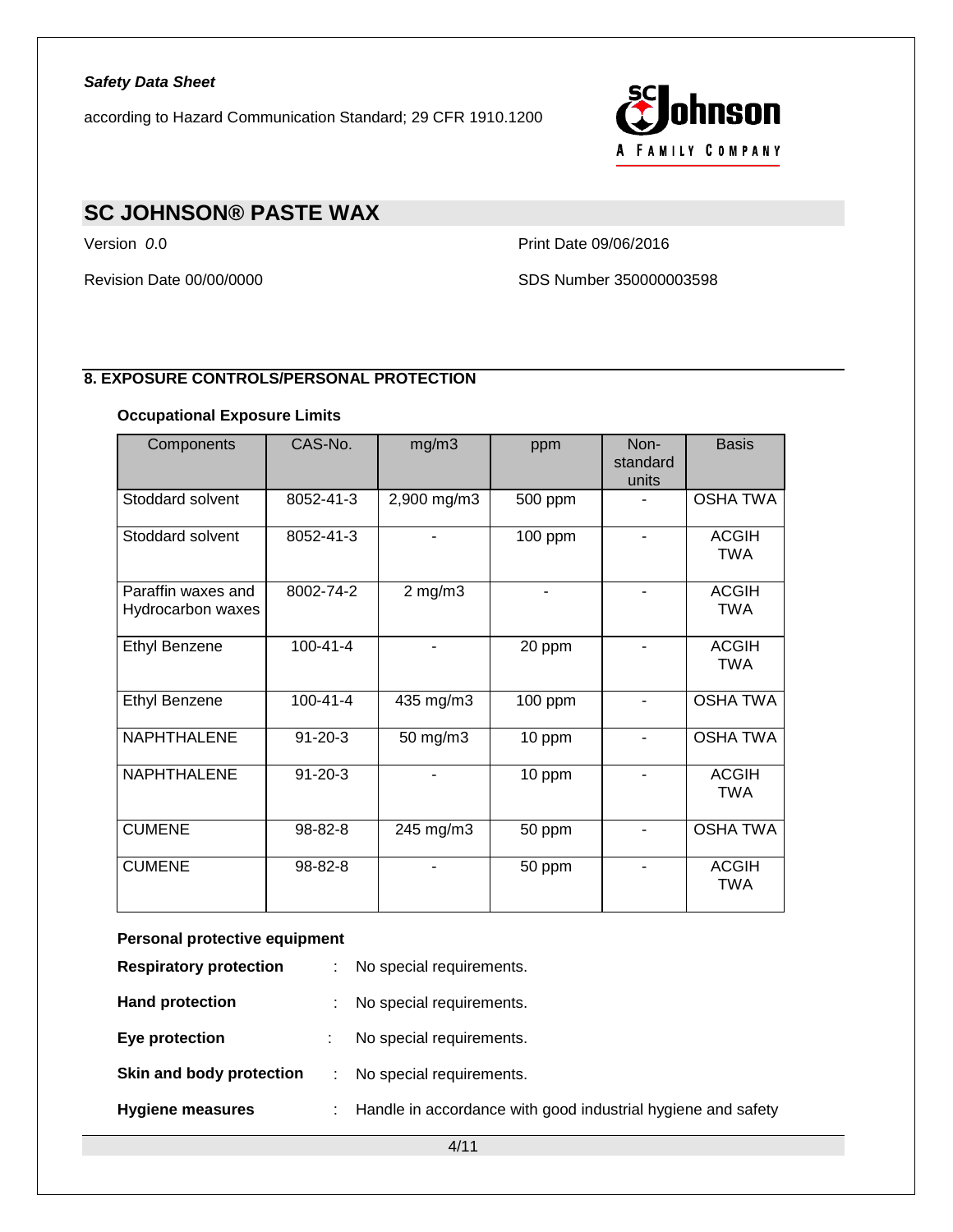according to Hazard Communication Standard; 29 CFR 1910.1200



# **SC JOHNSON® PASTE WAX**

Version *0*.0 Print Date 09/06/2016

Revision Date 00/00/0000 SDS Number 350000003598

practice. Wash thoroughly after handling.

## **9. PHYSICAL AND CHEMICAL PROPERTIES**

| Form                                                   |   | solid                                                 |
|--------------------------------------------------------|---|-------------------------------------------------------|
| Color                                                  |   | opaque                                                |
| Odor                                                   |   | solvent-like                                          |
| <b>Odour Threshold</b>                                 |   | : No data available                                   |
| рH                                                     | ÷ | Not applicable                                        |
| <b>Melting point/freezing point</b>                    |   | : Not applicable                                      |
| Initial boiling point and<br>boiling range             |   | : No data available                                   |
| <b>Flash point</b>                                     |   | : 31.1 °C<br>87.98 °F<br>Method: Tag Closed Cup (TCC) |
| <b>Evaporation rate</b>                                |   | : No data available                                   |
| Flammability (solid, gas)                              |   | : No data available                                   |
| <b>Upper/lower flammability or</b><br>explosive limits |   | : No data available                                   |
| Vapour pressure                                        |   | : No data available                                   |
| Vapour density                                         |   | : No data available                                   |
|                                                        |   | 5/11                                                  |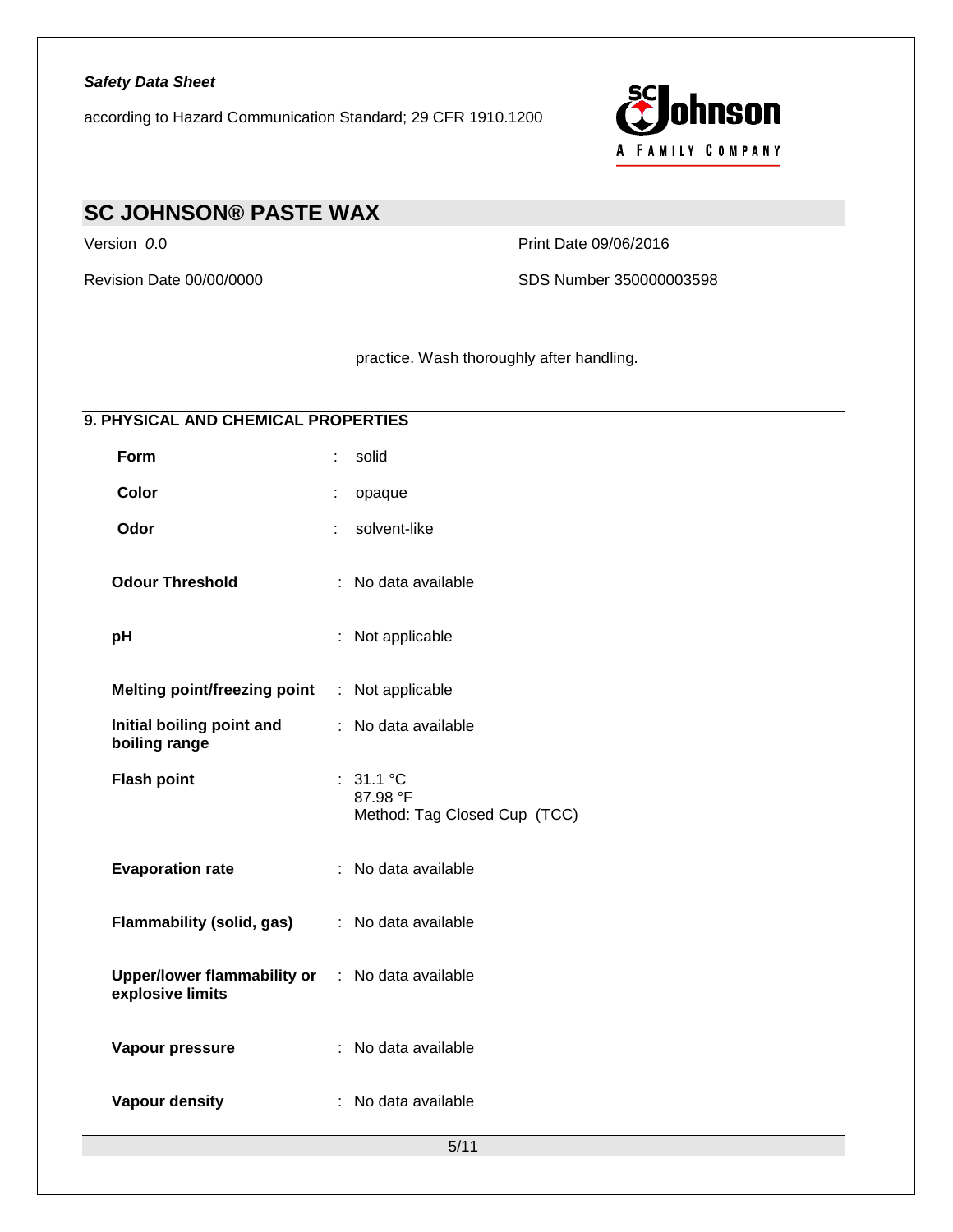according to Hazard Communication Standard; 29 CFR 1910.1200



| <b>SC JOHNSON® PASTE WAX</b>                                      |                                                                                                                 |  |
|-------------------------------------------------------------------|-----------------------------------------------------------------------------------------------------------------|--|
| Version 0.0                                                       | Print Date 09/06/2016                                                                                           |  |
| Revision Date 00/00/0000                                          | SDS Number 350000003598                                                                                         |  |
|                                                                   |                                                                                                                 |  |
| <b>Relative density</b>                                           | : 6.52 g/cm3 at 25 $^{\circ}$ C                                                                                 |  |
| Solubility(ies)                                                   | : negligible                                                                                                    |  |
| Partition coefficient: n-<br>octanol/water                        | : No data available                                                                                             |  |
| <b>Auto-ignition temperature</b>                                  | : No data available                                                                                             |  |
| <b>Decomposition temperature</b>                                  | : No data available                                                                                             |  |
| Viscosity, dynamic                                                | : Not applicable                                                                                                |  |
| <b>Viscosity, kinematic</b>                                       | : Not applicable                                                                                                |  |
| <b>Oxidizing properties</b>                                       | : No data available                                                                                             |  |
| <b>Volatile Organic</b><br><b>Compounds</b><br>Total VOC (wt. %)* | : 80 % - additional exemptions may apply<br>*as defined by US Federal and State Consumer Product<br>Regulations |  |
| Other information                                                 | : None identified<br>÷                                                                                          |  |
| <b>10. STABILITY AND REACTIVITY</b>                               |                                                                                                                 |  |
| <b>Possibility of hazardous</b><br>reactions                      | : Stable under recommended storage conditions.                                                                  |  |
| <b>Conditions to avoid</b>                                        | : Direct sources of heat.                                                                                       |  |
| Incompatible materials                                            | : None known.                                                                                                   |  |
|                                                                   | 6/11                                                                                                            |  |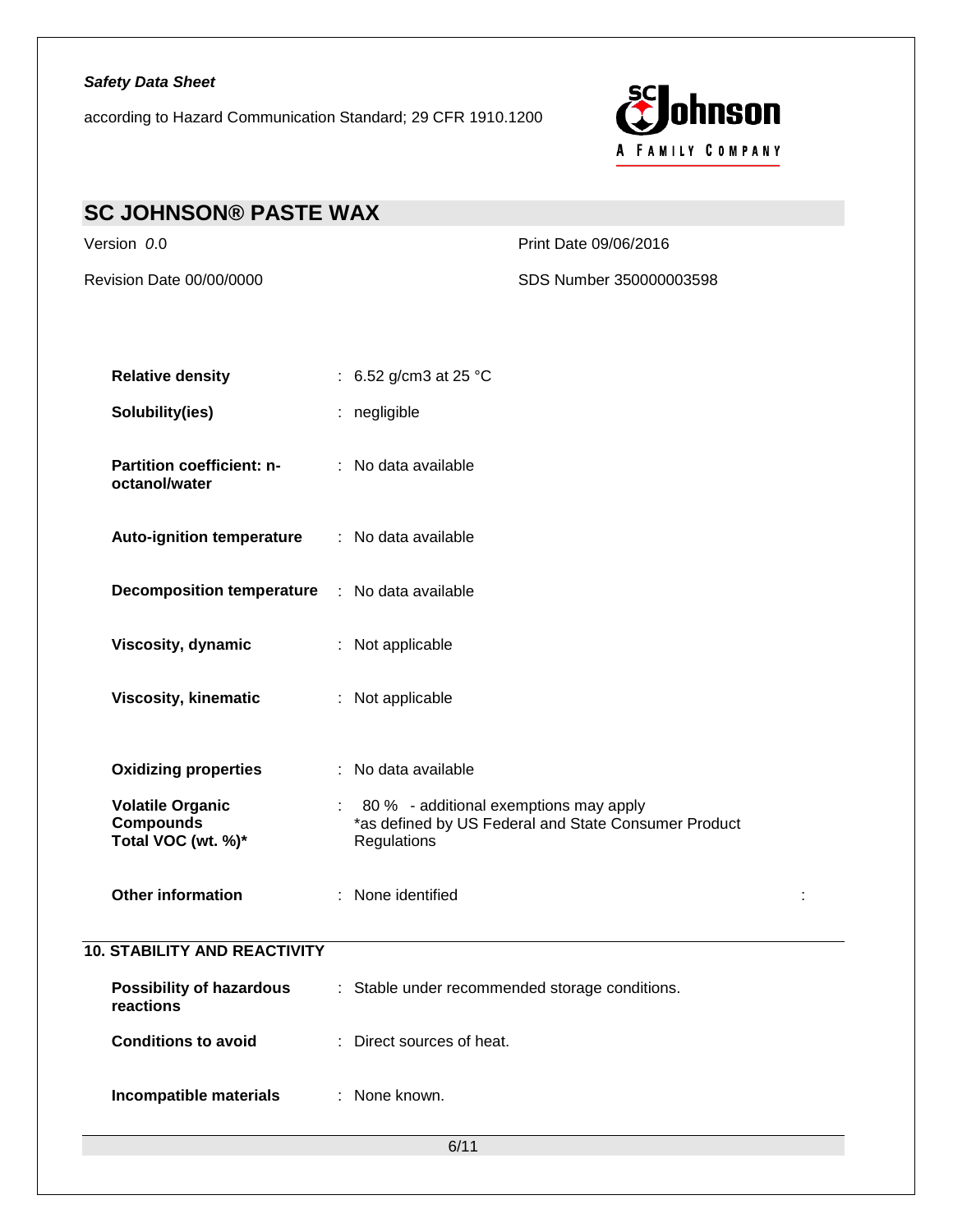according to Hazard Communication Standard; 29 CFR 1910.1200



| <b>SC JOHNSON® PASTE WAX</b>                                                       |                                      |                                                                                                                       |  |  |  |  |
|------------------------------------------------------------------------------------|--------------------------------------|-----------------------------------------------------------------------------------------------------------------------|--|--|--|--|
| Version 0.0                                                                        |                                      | Print Date 09/06/2016                                                                                                 |  |  |  |  |
| Revision Date 00/00/0000                                                           |                                      | SDS Number 350000003598                                                                                               |  |  |  |  |
| <b>Hazardous decomposition</b><br>products                                         | and vapours.                         | : Thermal decomposition can lead to release of irritating gases                                                       |  |  |  |  |
| <b>11. TOXICOLOGICAL INFORMATION</b>                                               |                                      |                                                                                                                       |  |  |  |  |
| <b>Emergency Overview</b>                                                          | ÷<br>1910.1200.                      | This product does not meet the criteria for classification in any<br>hazard class according to regulation OSHA 29 CFR |  |  |  |  |
| <b>Acute oral toxicity</b>                                                         | LD50<br>estimated<br>$> 5,000$ mg/kg |                                                                                                                       |  |  |  |  |
| <b>Acute inhalation toxicity</b>                                                   | No data available<br>÷               |                                                                                                                       |  |  |  |  |
| <b>Acute dermal toxicity</b><br>$\mathcal{I}^{\mathcal{I}}$ .<br>No data available |                                      |                                                                                                                       |  |  |  |  |
| <b>GHS Properties</b>                                                              | <b>Classification</b>                | <b>Routes of entry</b>                                                                                                |  |  |  |  |
| Acute toxicity                                                                     | No classification proposed           |                                                                                                                       |  |  |  |  |
| Skin corrosion/irritation                                                          | No classification proposed           |                                                                                                                       |  |  |  |  |
| Serious eye<br>damage/eye irritation                                               | No classification proposed           |                                                                                                                       |  |  |  |  |
| Skin sensitisation                                                                 | No classification proposed           | ÷.                                                                                                                    |  |  |  |  |
| Respiratory<br>sensitisation                                                       | No classification proposed           | $\overline{\phantom{0}}$                                                                                              |  |  |  |  |
| Germ cell mutagenicity                                                             | No classification proposed           |                                                                                                                       |  |  |  |  |
| Reproductive toxicity                                                              | No classification proposed           |                                                                                                                       |  |  |  |  |
| Specific target organ<br>toxicity - single<br>exposure                             | No classification proposed           |                                                                                                                       |  |  |  |  |
| Aspiration hazard                                                                  | No classification proposed           |                                                                                                                       |  |  |  |  |

**Aggravated Medical**  : None known.**Condition**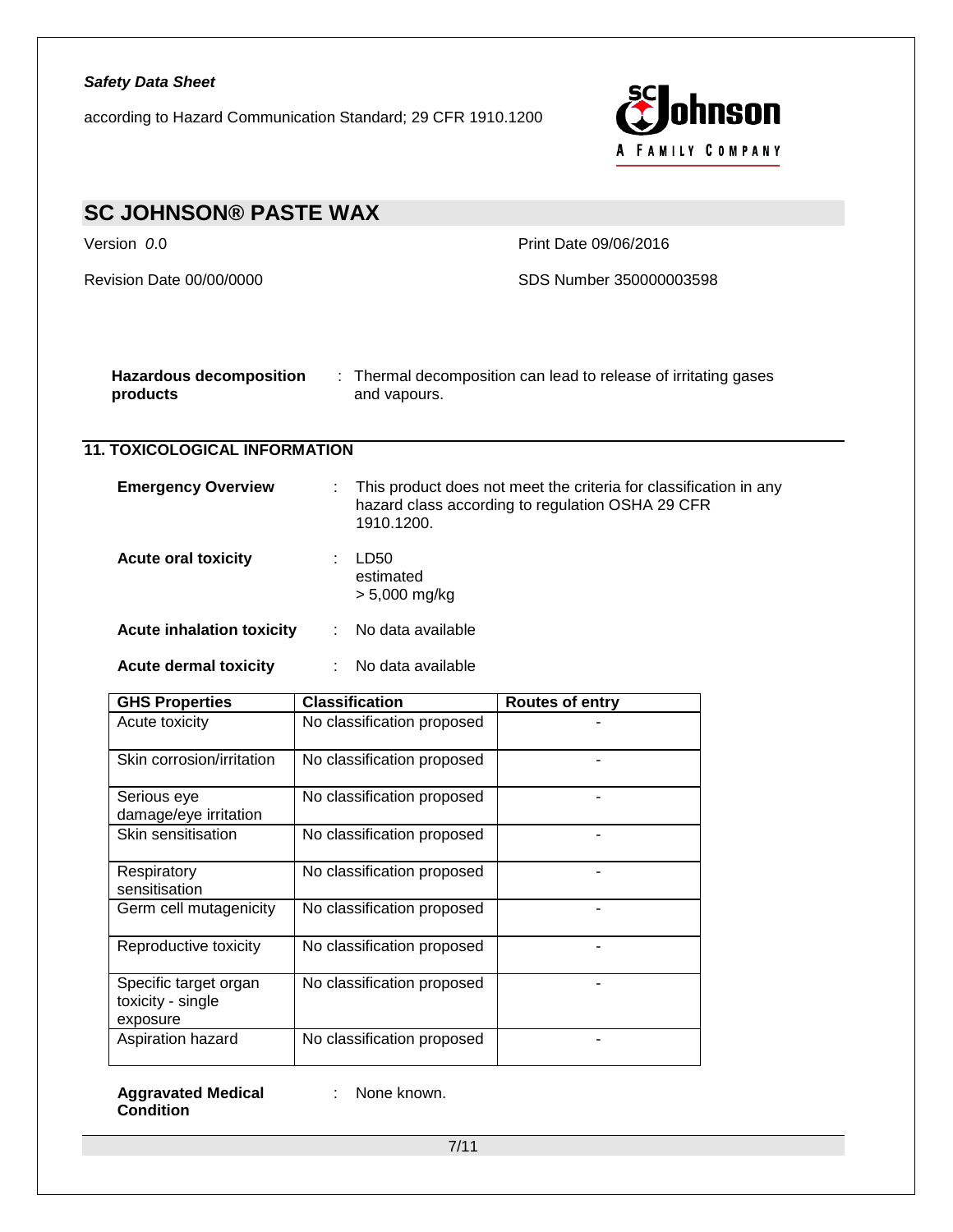

# **SC JOHNSON® PASTE WAX**

Version *0*.0 Print Date 09/06/2016

Revision Date 00/00/0000 SDS Number 350000003598

## **12. ECOLOGICAL INFORMATION**

**Product :** The product itself has not been tested.

### **Toxicity**

The ingredients in this formula have been reviewed and no adverse impact to the environment is expected when used according to label directions.

### **Toxicity to fish**

| <b>Components</b>                       | End point            | <b>Species</b> | Value         | <b>Exposure</b><br>time |
|-----------------------------------------|----------------------|----------------|---------------|-------------------------|
| Stoddard solvent                        | No data<br>available |                |               |                         |
| Paraffin waxes and<br>Hydrocarbon waxes | LC50                 | Fish           | > 100<br>mg/l |                         |

### **Toxicity to aquatic invertebrates**

| <b>Components</b>                       | <b>End point</b>                    | <b>Species</b> | Value            | <b>Exposure</b><br>time |
|-----------------------------------------|-------------------------------------|----------------|------------------|-------------------------|
| Stoddard solvent                        | No data<br>available                |                |                  |                         |
| Paraffin waxes and<br>Hydrocarbon waxes | <b>EC50</b><br>No data<br>available | Daphnid        | > 10,000<br>mg/l |                         |
|                                         | <b>NOEC</b>                         | Daphnia        | $10$ mg/l        |                         |

#### **Toxicity to aquatic plants**

| <b>Components</b> | End point $ $        | l Species | <b>Value</b> | Exposure<br>time |
|-------------------|----------------------|-----------|--------------|------------------|
| Stoddard solvent  | No data<br>available |           |              |                  |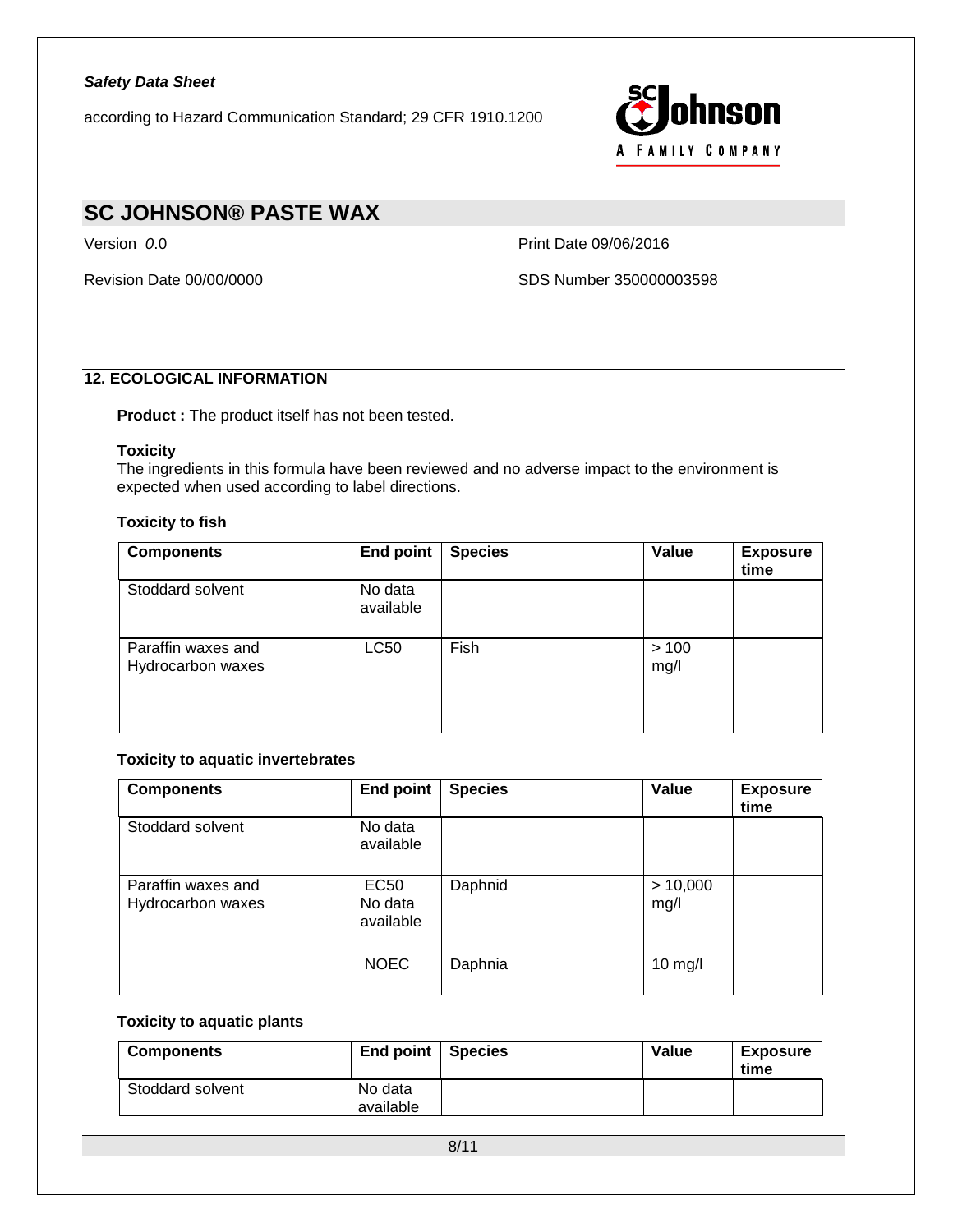

# **SC JOHNSON® PASTE WAX**

Version *0*.0 Print Date 09/06/2016

Revision Date 00/00/0000 SDS Number 350000003598

| Paraffin waxes and<br>Hydrocarbon waxes | <b>NOEC</b><br>No data | Alaae | 100<br>ma/ |  |
|-----------------------------------------|------------------------|-------|------------|--|
|                                         | available              |       |            |  |

### **Persistence and degradability**

| <b>Component</b>                        | <b>Biodegradation</b> | <b>Exposure</b><br>time | Summary                       |
|-----------------------------------------|-----------------------|-------------------------|-------------------------------|
| Stoddard solvent                        | No data available     |                         |                               |
| Paraffin waxes and<br>Hydrocarbon waxes | No data available     |                         | Not readily<br>biodegradable. |

## **Bioaccumulative potential**

| <b>Component</b>                        | <b>Bioconcentration</b><br>factor (BCF) | <b>Partition Coefficient n-</b><br>Octanol/water (log) |
|-----------------------------------------|-----------------------------------------|--------------------------------------------------------|
| Stoddard solvent                        | No data available                       | No data available                                      |
| Paraffin waxes and<br>Hydrocarbon waxes | No data available                       | No data available                                      |

### **Mobility**

| Component          | End point         | Value |
|--------------------|-------------------|-------|
|                    |                   |       |
| Stoddard solvent   | No data available |       |
| Paraffin waxes and | No data available |       |
| Hydrocarbon waxes  |                   |       |

#### **PBT and vPvB assessment**

| <b>Component</b>   | <b>Results</b>                       |
|--------------------|--------------------------------------|
| Paraffin waxes and | Not fulfilling PBT and vPvB criteria |
| Hydrocarbon waxes  |                                      |

**Other adverse effects :** None known.

## **13. DISPOSAL CONSIDERATIONS**

Consumer may discard empty container in trash, or recycle where facilities exist.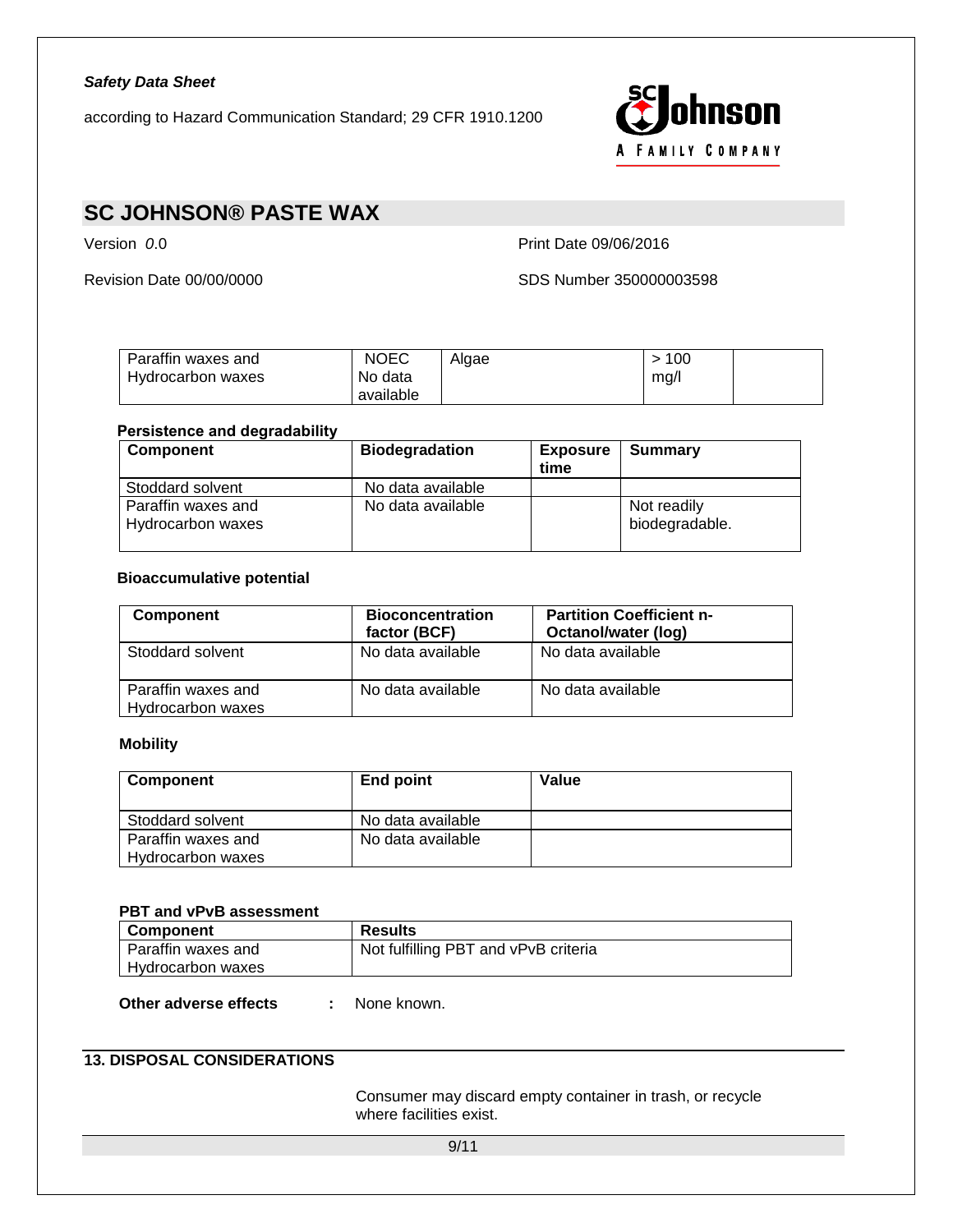

# **SC JOHNSON® PASTE WAX**

Version *0*.0 Print Date 09/06/2016

Revision Date 00/00/0000 SDS Number 350000003598

## **14. TRANSPORT INFORMATION**

Please refer to the Bill of Lading/receiving documents for up-to-date shipping information.

|                         | <b>Land transport</b>   | Sea transport      | Air transport           |
|-------------------------|-------------------------|--------------------|-------------------------|
| <b>UN</b> number        | 1325                    | 1325               | 1325                    |
| <b>UN proper</b>        | UN 1325 Flammable       | UN 1325 Flammable  | UN 1325 Flammable       |
| shipping name           | Solid, Organic, N.O.S., | Solid, Organic,    | Solid, Organic, N.O.S., |
|                         | $4.1,$ II               | N.O.S., 4.1, II    | $4.1,$ II               |
| <b>Transport hazard</b> | 4.1                     | 4.1                | 4.1                     |
| class(es)               |                         |                    |                         |
| <b>Packing group</b>    | $\mathbf{I}$            | Ш                  | Ш                       |
| <b>Environmental</b>    |                         |                    |                         |
| hazards                 |                         |                    |                         |
| <b>Special</b>          | Limited quantities      | Limited quantities | Limited quantities      |
| precautions for         | derogation may be       | derogation may be  | derogation may be       |
| user                    | applicable to this      | applicable to this | applicable to this      |
|                         | product, please check   | product, please    | product, please check   |
|                         | transport documents.    | check transport    | transport documents.    |
|                         |                         | documents.         |                         |

## **15. REGULATORY INFORMATION**

| <b>Notification status</b> |    | All ingredients of this product are listed or are excluded from<br>listing on the U.S. Toxic Substances Control Act (TSCA)<br>Chemical Substance Inventory. |
|----------------------------|----|-------------------------------------------------------------------------------------------------------------------------------------------------------------|
| <b>Notification status</b> | ÷. | All ingredients of this product comply with the New Substances<br>Notification requirements under the Canadian Environmental<br>Protection Act (CEPA).      |
| <b>California Prop. 65</b> |    | : This product is not subject to the reporting requirements under<br>California's Proposition 65.                                                           |